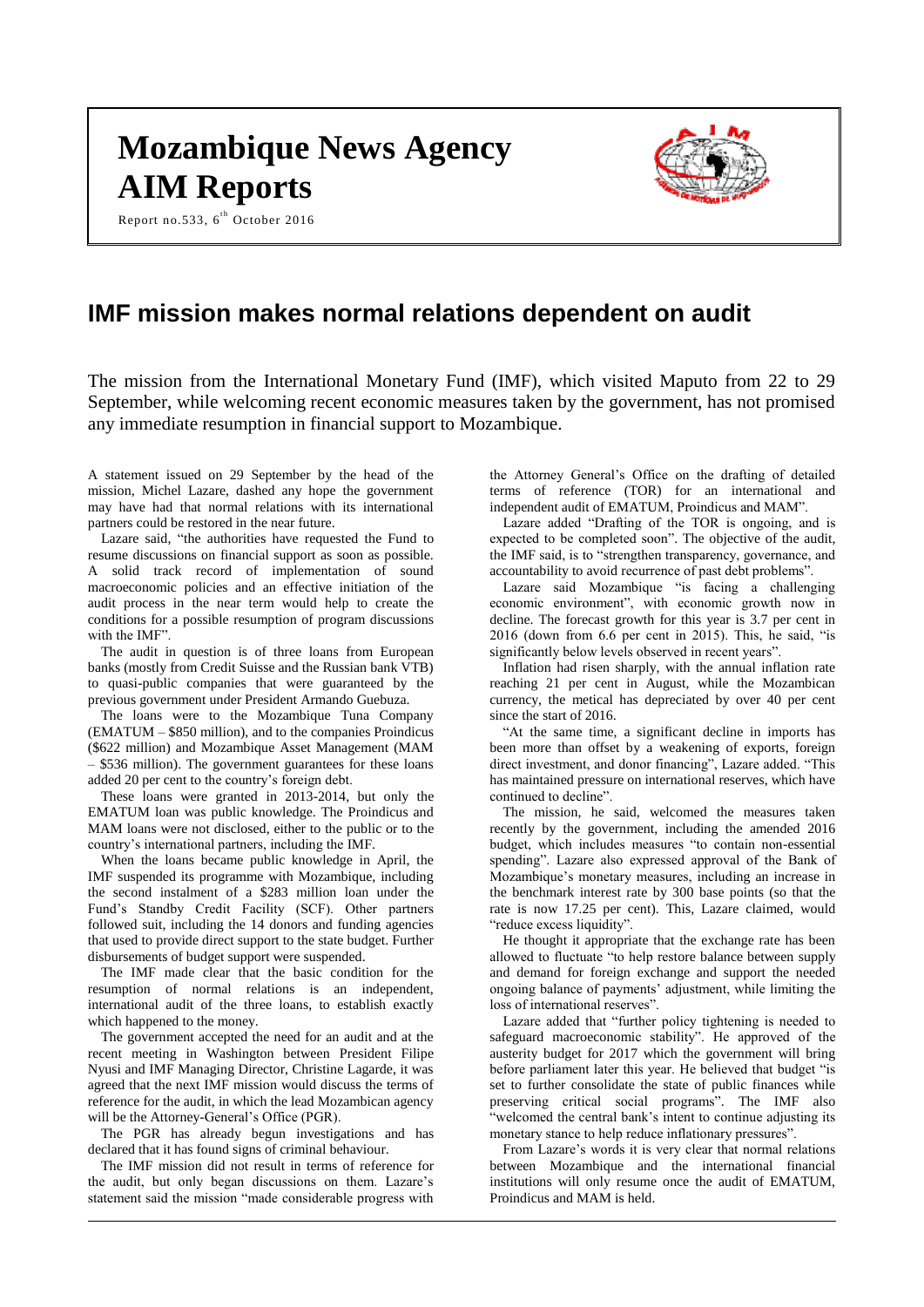# **Over 213,000 people receive food aid in Tete**

More than 213,000 people affected by drought are befitting from the distribution of food aid in the western province of Tete, according to the permanent secretary of the provincial government, Lina Portugal.

The drought mostly affects districts in the south of the province, such as Changara, Marara, Cahora Bassa and Magoe, as well as parts of Moatize, Doa and Mutarara,

Despite repeated attempts to plant crops, peasant farmers in the affected areas have been unable to bring in any significant harvests, with crops withering in the intense heat.

The Tete government has launched a domestic solidarity campaign to collect goods and money for the drought victims, and Lina Portugal told reporters on 3 October that there has been a positive response.

As for distributing food, those who are unable to work receive it free of charge, but people with productive capacity are enrolled in the "food for work" programme.

Portugal said the food for work programme will continue until March, when it is hoped that peasants will be able to bring in the first harvests of 2017.

#### **Renamo attack in Nampula**

Gunmen of the opposition party Renamo attacked the locality of Mecua, in Meconta district, in the northern province of Nampula before dawn on 3 October.

Locality head Olga Ussene, who appeared traumatized by the attack, could not provide many details. "There was an attack but we haven't yet confirmed if anybody was killed".

Nampula provincial police spokesperson Zacarias Nacute confirmed the raid. The raiding party consisted of 13 men.

"During the attack the Renamo gunmen burnt a motorcycle, a car and various documents", said Nacute. "They went into the health post where they stole two sheets and blankets, a mattress and distilled water".

He claimed that, due to police intervention, the attackers fled from Mecua, and the situation returned to normal.

Health units have become a favourite target for Renamo in its raids, which are continuing despite the negotiations between the government and Renamo in Maputo.

#### **Illegal migrants die in traffic accident**

Four illegal Ethiopian migrants died, and a further 40 were injured, when the truck they were travelling in overturned and collided with another vehicle on 30 September in the northern Mozambican province of Cabo Delgado.

The incident occurred in Nangade district, on the border with Tanzania. The Ethiopians were hidden inside a container carried by a Mitsubishi Canter truck, which was driving from Nangade to the Cabo Delgado provincial capital, Pemba. The national immigration service (SENAMI) believes they entered the container in Nangade (after crossing the Rovuma River, which forms the Tanzanian border).

The injured Ethiopians received medical treatment in the provincial hospital in Pemba. 21 have been discharged and are now in a Pemba police station waiting repatriation. The others are still in hospital. Once they are well enough to travel, they too will be repatriated.

SENAMI spokesperson Cira Fernandes said the truck driver fled the scene after the accident, and the police authorities are still looking for him. They are also trying to locate the owner of the truck.

Fernandes said that none of the 44 Ethiopians were in possession of passports or any other form of identification.

# **Central bank intervenes with Moza Banco**

The Bank of Mozambique has been obliged to intervene in the fourth largest of Mozambique's commercial banks, Moza Banco, because its solvency ratio had gone negative, according to the director for banking supervision of the central bank, Joana Matsombe.

The solvency ratio of any company is calculated by dividing net income and depreciation by total liabilities. In general, the higher the ratio the more financially sound the company is. But a low solvency ratio may indicate that the company will find it difficult to meet its obligations.

Interviewed by the independent television station STV, Matsombe said the solvency ratio of a bank should not fall below eight per cent. But in Moza Bank's case, the solvency ratio was "below zero".

"For this reason, the financial situation of the bank had deteriorated, and it was incapable of meeting its obligations", she said. "When this happens, in any financial institution, the central bank has to intervene".

That intervention, Matsombe added, meant that all deposits in the bank were guaranteed. The intervention was intended to protect the clients of Moza Banco, but also to avoid any run on the banks.

Moza Banco was founded eight years ago, and grew rapidly. The latest research on the banking sector, from 2014, undertaken by the consultancy company KPMG, in partnership with the Mozambican Association of Banks, showed that Moza Banco had a 7.2 per cent market share.

Only three banks had a larger share of the Mozambican market – Millennium-BIM (30 per cent), BCI (29 per cent) and Standard Bank (14 per cent). Moza Banco had overtaken Barclays-Mozambique, whose market share had fallen to 6.8 per cent. Several smaller commercial banks accounted for the remaining 13 per cent.

#### **Fuel subsidy for passenger transport to remain**

The Mozambican government has promised that the increase in fuel prices which took effect on 1 October will not affect passenger transport, which remains subsidized.

Licensed minibuses used in passenger transport (and known colloquially as "chapas") currently pay only 31 meticais (about 40 US cents, at current exchange rates) for a litre of diesel. Interviewed by the independent television station STV, Transport Minister Carlos Mesquita said this subsidy will remain in place, with the government picking up the bill for anything above 31 meticais.

The cost of diesel at the pumps rose on 1 October from 36.81 to 45.83 meticais a litre. The government is committed to paying the fuel distributors the difference between 31 meticais and the real price. Mesquita said there was therefore "no reason to increase transport fares" – but the owners of the minibuses disagree, partly because the subsidy only benefits licensed operators, and many of them are unlicensed. They also protest that fuel is only one of their overheads – they must also pay for tyres, spare parts, and maintenance, all of which have increased in price.

The current flat rate fares on chapas in Maputo and the neighbouring city of Matola are seven or nine meticais, depending on distance.

The National Director of Energy, Almirante Dimas, said that, although the price of oil has been falling on the world market, this has been more than cancelled out by the devaluation of the metical against the US dollar. The price Mozambique had to pay for those imports, when expressed in meticais, was continually rising.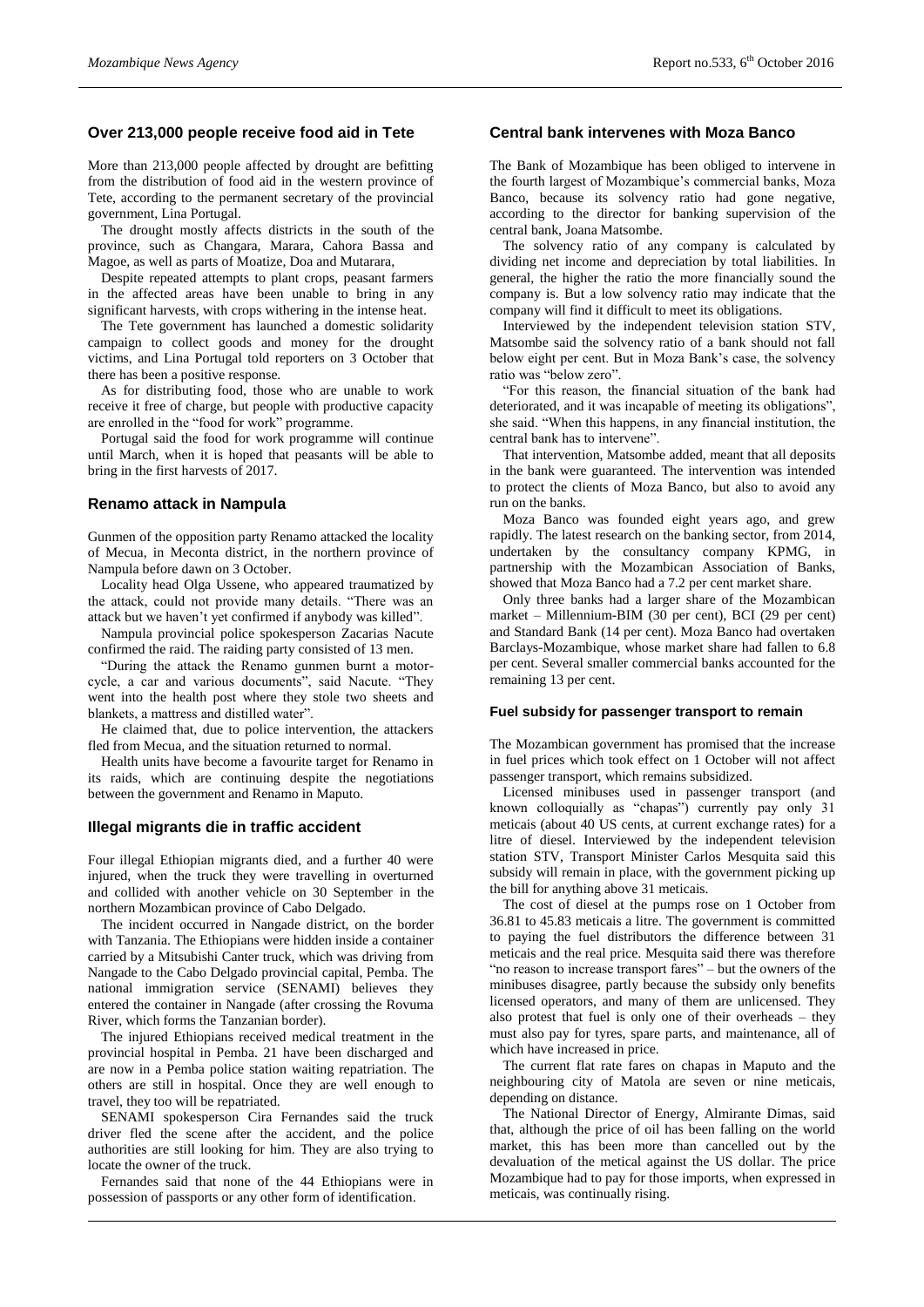# **Joint Commission suspends its work**

The Joint Commission set up between the Mozambican government and the opposition party Renamo has suspended its meetings until 10 October.

On 30 September, the coordinator of the foreign mediating team, the Italian Mario Raffaelli, told reporters that the interruption is to allow the government and Renamo delegations to establish the methodology to be used in an attempt to achieve consensus as quickly as possible.

The Joint Commission was established in order to prepare a face-to-face meeting between President Filipe Nyusi and Renamo leader Afonso Dhlakama.

Raffaelli said that, although the full commission will not meet, the sub-commission charged with drawing up draft legislation and constitutional amendments on decentralization will continue its work. The mediators do not plan to return to their home countries, but will remain in Maputo.

"There will be no suspension as regards looking in depth into the theme of decentralization", Raffaelli promised.

The decentralization legislation is crucial for the appointment of provincial governors from Renamo. Unless the Constitution is amended, the only way for Renamo to acquire the governors it demands will be for President Nyusi to appoint them. Under the current constitution (passed unanimously, including by the entire Renamo parliamentary group, in 2004), the President of the Republic has the sole prerogative of appointing provincial governors.

Renamo claims the right to govern six central and northern provinces, on the grounds it won the October 2014 general elections in those provinces. In fact, although Dhlakama topped the presidential poll in five provinces (Sofala, Manica, Tete, Zambezia and Nampula), Renamo only won in the parliamentary elections in Sofala and Zambezia.

The Joint Commission has made no progress at all on the other points on its agenda, such as inclusion of members of the Renamo militia in the armed forces and the police, and the demilitarization and disarming of Renamo.

#### **Ban on export of logs confirmed**

Mozambique's National Director of Forests, Xavier Sacumbuera, has confirmed that, as from January, all exports of logs of any type will be banned, assuming that the Mozambican parliament, the Assembly of the Republic, approves a government proposal at its sitting in mid-October.

Speaking to reporters in Beira, where a national meeting on forests took place, Sacumbuera said the government has submitted an amendment to the forestry law, which is with the Assembly, "so that, as from January 2017, the export of logs from all species of Mozambican trees will be forbidden".

He added that this ban is intended to stimulate the processing of timber inside Mozambique, creating more jobs, adding value to wood, and only exporting processed wood.

There have been many haphazard attempts in the past to outlaw the export of logs from particular species of hardwoods, but this would be the first blanket ban on the export of all logs. A complete ban means that forest wardens and customs inspectors will no longer have to determine what kind of trees the logs come from, since all log exports will be illegal.

Current estimates are that Mozambique is losing 220,000 hectares of forest a year. This is due not only to logging, but to the use of wood fuel, uncontrolled bush fires associated with slash and burn agriculture, and the clearing of land for building purposes.

# **Pedro Couto becomes new head of HCB**

The Minister of Mineral Resources and Energy, Pedro Couto, left the government on 29 September to take up the position of chairperson of the Board of Directors of Hidroelectrica de Cahora Bassa (HCB), the company that operates the Cahora Bassa dam on the Zambezi River.

A statement from the office of President Filipe Nyusi announced that Couto was relieved of his duties. At much the same time, HCB announced that, at an extraordinary meeting of HCB shareholders, Couto was elected chairperson of the company for the period 2016-2018. He replaces Paulo Muxanga who became chairperson of HCB in 2007.

Couto inherits a financially healthy undertaking. The main task he will face is negotiating the construction of a second power station at Cahora Bassa. The existing power station, on the south bank, can generate a theoretical maximum of 2,075 megawatts. A second station, on the north bank, could add a further 1,250 megawatts.

So far, President Nyusi has not announced a replacement for Couto at the Ministry of Mineral Resources and Energy.

#### **Former head of agriculture fund arrested**

Mozambique's Central Office for the Fight against Corruption (GCCC) has arrested Setina Titosse, the former Chairperson of the Board of the government's Agricultural Development Fund (FDA), charging her with corruption, embezzlement, abuse of office and trafficking in influence.

According to the GCCC, Titosse was charged alongside 13 other FDA staff, two employees of the electricity company EDM, and an official of the Tax Authority (AT).

Titosse and the others are accused of setting up phoney agricultural and livestock projects, which received funding from the FDA. Some of the livestock projects were partly implemented, through the acquisition of cattle. But once the money was deposited in the accounts of the farmers, between 50 and 70 per cent of it was transferred to Titosse.

When the FDA hired services, the companies that won the tenders did so because they paid bribes to Titosse. In addition, sometimes on public holidays, Titosse ordered the illegal payment of extra allowances, equivalent to a month's wages, to herself and to other FDA officials.

When she travelled inside the country, Titosse ordered that her expenses be paid, not in Mozambican currency, but in US dollars, and at a rate that exceeded the table of expenses laid down for use in the state apparatus.

#### *GCCC charges former LAM financial manager*

The GCCC has charged a former Financial Director of Mozambique Airlines (LAM) with abuse of his office.

The GCCC does not name the official charged, but the LAM Financial Director at the time of the alleged crimes (2008-2014) was Jeremias Tchamo.

He is accused of ensuring that LAM signed 25 contracts with a building company owned by his brother, who is also a LAM employee. LAM paid this company a total of 5.3 million meticais (about \$190,000, at the exchange rate of the time).

The GCCC also investigated allegations against the then Chief Executive Officer of LAM, Marleyn Manave, but declined to charge her with any criminal offence for lack of sufficient evidence.